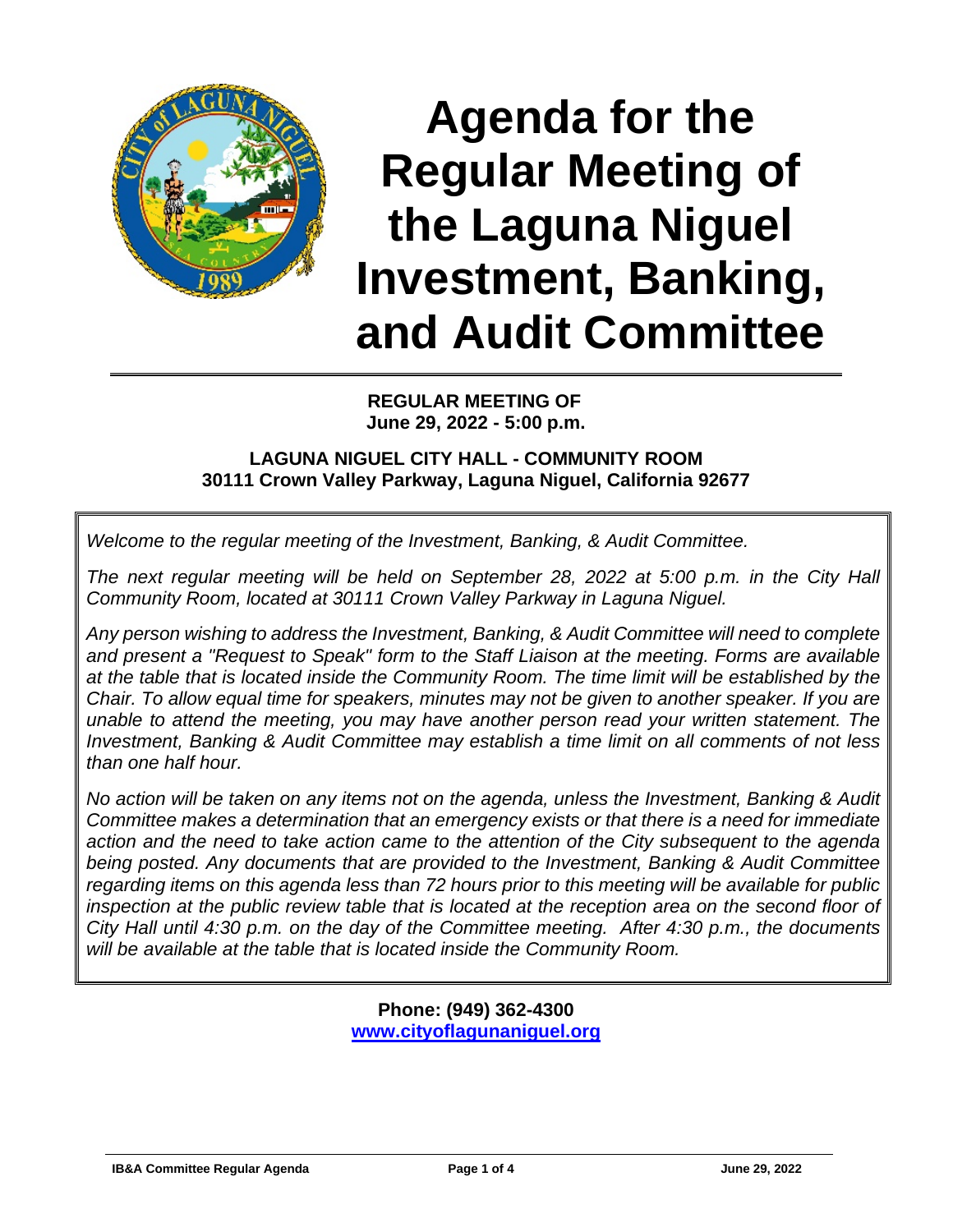# **CALL TO ORDER AND ROLL CALL**

## **PLEDGE OF ALLEGIANCE**

## **PUBLIC COMMENTS**

## **CONSENT CALENDAR**

**1. Approval of Minutes of the Regular [Investment, Banking & Audit Committee](https://www.cityoflagunaniguel.org/DocumentCenter/View/22923/20220629_01_Minutes)  Meeting on [December 15, 2021](https://www.cityoflagunaniguel.org/DocumentCenter/View/22923/20220629_01_Minutes)**

## *Recommendation*

Approve as written or amended.

**2. [Vendor Agreement Report for the Top 15 Largest Vendors](https://www.cityoflagunaniguel.org/DocumentCenter/View/22924/20220629_02_Vendor)**

## *Recommendation*

Staff recommends that the Committee receive and file the Vendor Agreement Report.

**3. [Bank Policy and Monitoring Program for the Quarter Ended March 31, 2022](https://www.cityoflagunaniguel.org/DocumentCenter/View/22925/20220629_03_BankPolicy)**

## *Recommendation*

Staff recommends that the Committee review the bank monitoring information.

**4. [Review of the City's Investment Report for April](https://www.cityoflagunaniguel.org/DocumentCenter/View/22926/20220629_04_InvestmentReport) 2022**

#### *Recommendation*

Staff recommends that the Committee review, receive, and file the City's Investment Report for April 2022.

## **DISCUSSION ITEMS**

## **1. [Selection of Chairperson and Vice-Chairperson](https://www.cityoflagunaniguel.org/DocumentCenter/View/22927/20220629_D1_ChairViceChair)**

#### *Recommendation*

Staff recommends that the Committee select a Chairperson and Vice-Chairperson for calendar year 2022.

**2. [Review of City Investment Policy](https://www.cityoflagunaniguel.org/DocumentCenter/View/22928/20220629_D2_InvestmentPolicy)**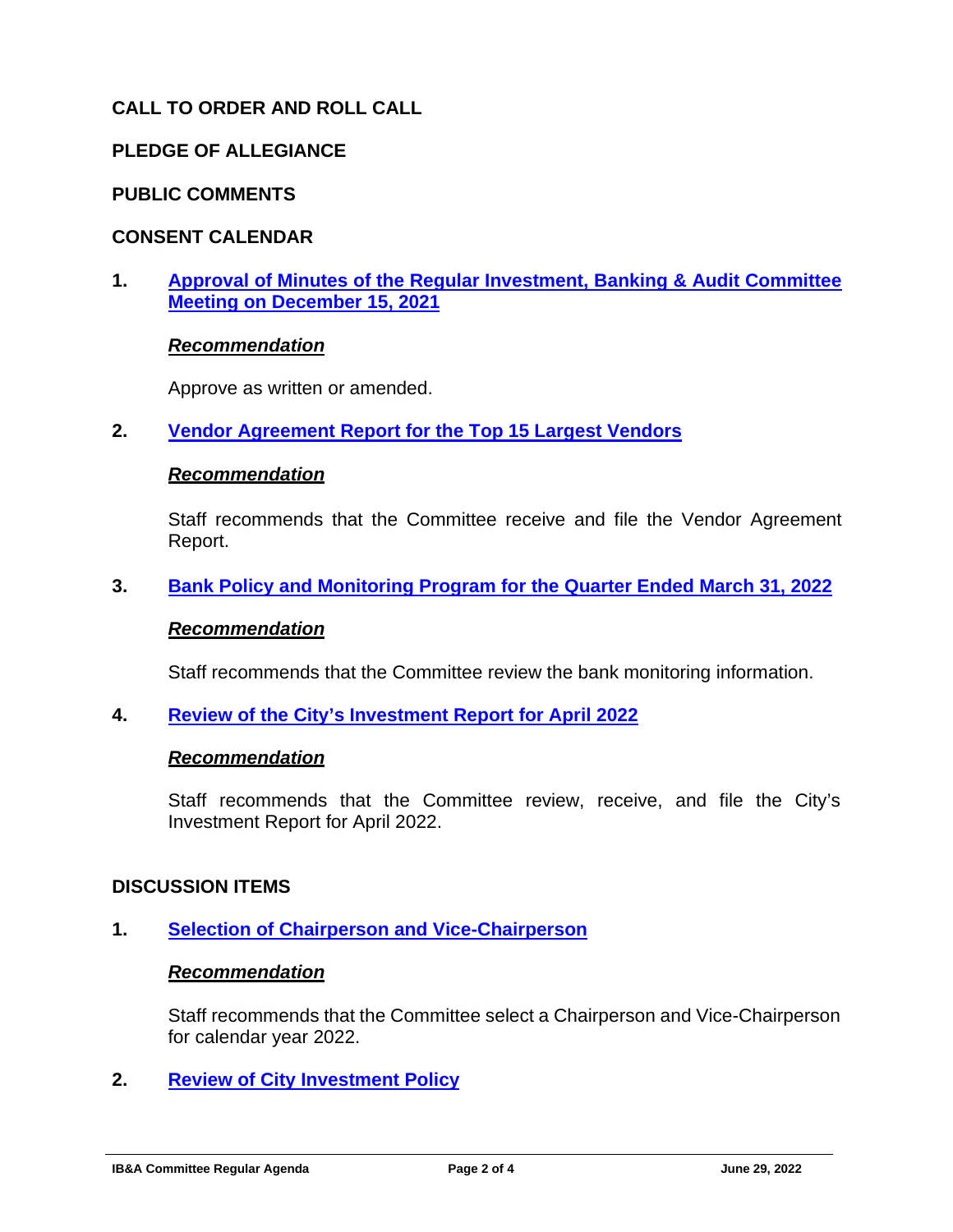## *Recommendation*

Staff recommends that the Committee review and discuss the City's Investment Policy and send it to the City Council for adoption.

# **OTHER BUSINESS/COMMITTEE MEMBER REPORTS**

- **1. Committee Member Reports**
- **2. City Department Reports**

## **ADJOURNMENT**